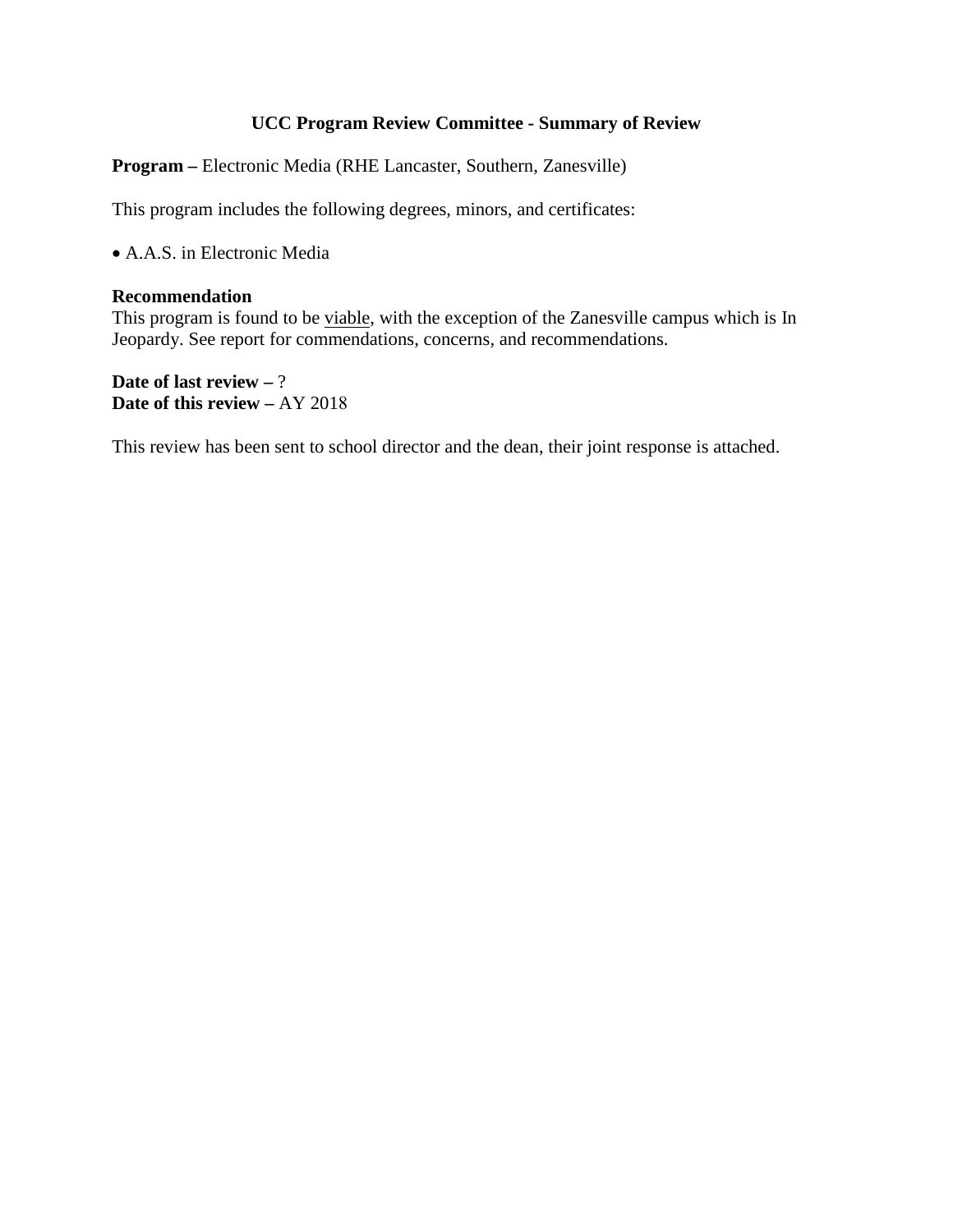#### **REVIEW OF THE ELECTRONIC MEDIA PROGRAM**

Internal Reviewers: Robin Muhammad and Scott Sparks External Reviewer: Jeffrey Demas – Otterbein University

The external reviewers report is appended to the internal reviewers report and begins on page 4.

#### **Internal Reviewers Report**

#### **1. The program as a whole:**

# **a**. **Is the current number and distribution of faculty sufficient to carry out the broad overall mission of the Department (Teaching; Research, Scholarship and Creative Activity; Service).**

 The Electronic Media Program on the Lancaster, Zanesville, and Southern campuses have 2 Group I faculty, 3 Group II faculty, and 7 Group III Faculty to deliver the program. On the Lancaster campus, the only full time faculty member is set to retire in one year and will leave a void to fill. Likewise, the Zanesville campus is losing one of its full time faculty. Lancaster and Zanesville share one of the Group II faculty members. One of the Group I faculty members also serves at the overall Program Coordinator and is located at the Southern Campus. All of these faculty members are over-extended in teaching and service. Deans at the campuses cite the small number of students and the fact that this is an AA program only as reasons there is some concern about adding faculty.

# **b**. **Is the level of the Department's RSCA appropriate for the program given the size of the faculty and the resources available to the Department? Is the Department's level of external funding at an appropriate level?**

 Since the EM program is located on three separate regional campuses, each has a unique niche in the EM field. Lancaster is focused on production and online media. The Zanesville campus has a focus on radio, and Southern has a focus on television production. As noted above, the Lancaster campus will soon lose it's only full time faculty member, the Dean has indicated that the position will probably be filled with a full time group II faculty. This program has shown significant improvement since the last review and has shown evidence of growth. The program is being supported by a very good computer lab with brand new equipment. In Zanesville, where a loss of a group I faculty has created significant concerns, there is still one Group I faculty available and a very enthusiastic Group II who is shared with Lancaster. The radio focus of the Zanesville campus has fallen into disarray. Radio is not as relevant in media as it once was and there is a reluctance on the part of the program coordinator to evolve into more modern technologies. There have been few if any attempts to secure grants or outside funding to support this program and the enrollment is extremely limited. On the other hand, the Southern campus has an exemplary program in television production and a very strong outreach to the community. At Southern, several grants have been secured to buy equipment for the EM program. This campus could provide assistance to the Zanesville campus to update their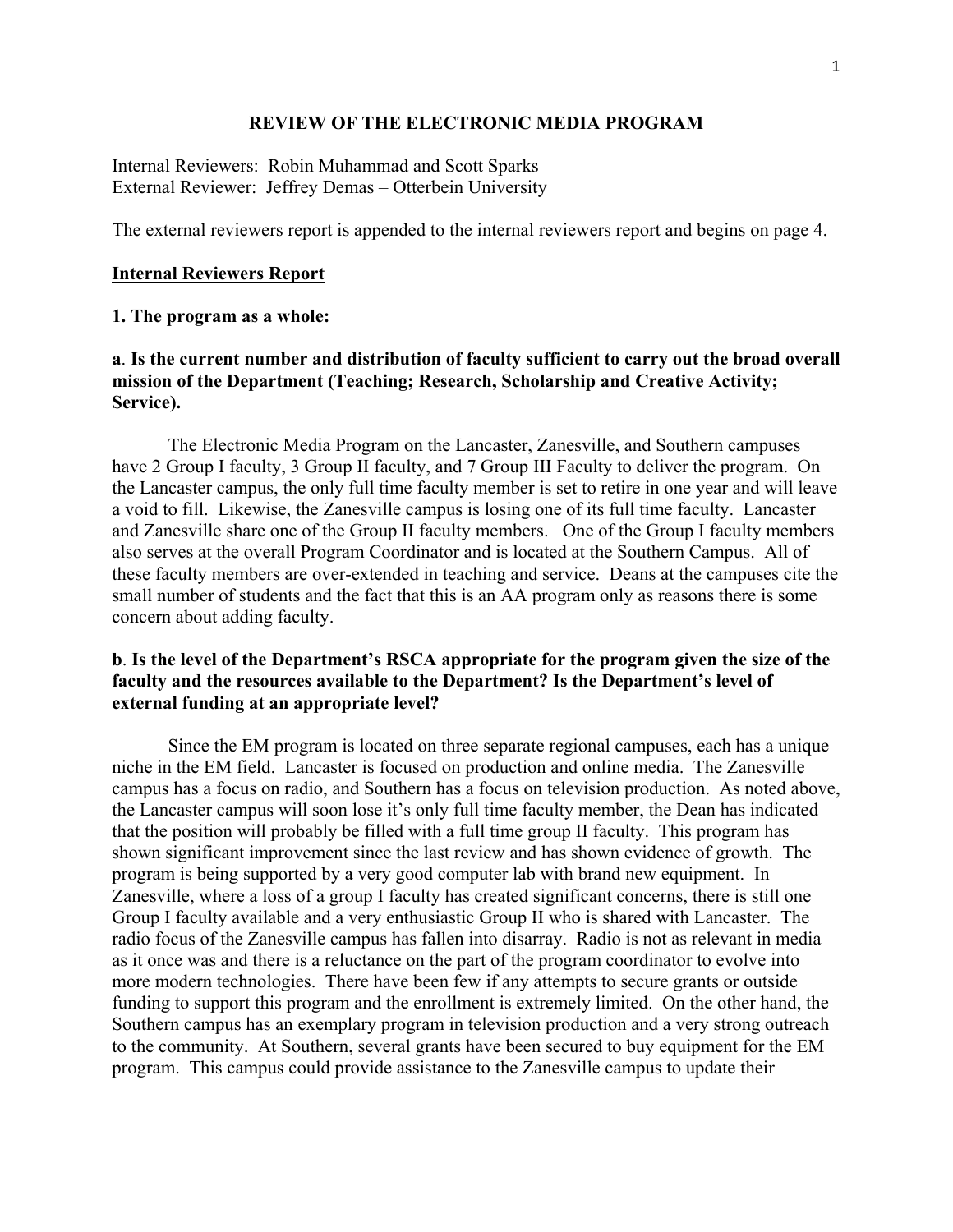offerings. The program coordinator at Southern is a Group I faculty and has a very heavy load, this should be reduced.

# **c. Is the level of service, outside of teaching, appropriate for the program given its size and the role that it plays in the University and broader communities it interacts with? Is the Department able to fulfill its service mission?**

 The electronic media program on all three campuses have important outreach goals with the broader community. This can range from Awards ceremonies, recruitment efforts, and developing promotion materials for other departments and agencies. It was learned that much of the recruitment and other outreach activities are most often done at the charity of the faculty. They do most of this work for free. Generally, the program is meeting its service mission.

# **d**. **Does the Department have an appropriate level of financial resources, staff, physical facilities, library resources, and technology to fulfill its mission?**

 Because Electronic Media is a small program and only offers a AA degree, it is difficult to adequately staff and fund. The Southern campus is definitely the flagship in this regard with it's own facilities, adequate equipment, and own facilities. The Lancaster campus is improving in the resources area with new computer equipment and other media equipment that students can access. The Zanesville campus is in serious need of upgrading equipment but financial resources are extremely limited and there seems to be a lack of leadership and enthusiasm in securing outside funding. As noted earlier the Zanesville campus was a model for radio production, but has not embraced more modern technologies and has fallen into disrepair. This is keeping it from fulfilling its mission.

## **2. Areas of Concern:**

- 1. Retiring faculty staffing at Lancaster: At the Lancaster campus, the current faculty member will be retiring in one year. The position needs to be filled for the continued stability and potential growth of the program.
- 2. Declining enrollment at Zanesville and related closed program at Zane State: The current faculty member at the Zanesville campus appears to have stalled in his ability to maintain the program.
- 3. Out-of-date program name and lack of cohesive identity across all three campuses: There are logistical and communication challenges for this program since it is spread over three campuses. A lack of a coherent identity that links all three campuses while retaining their respective distinctiveness: multimedia-computer applications; multiple-platform contention creation; audio production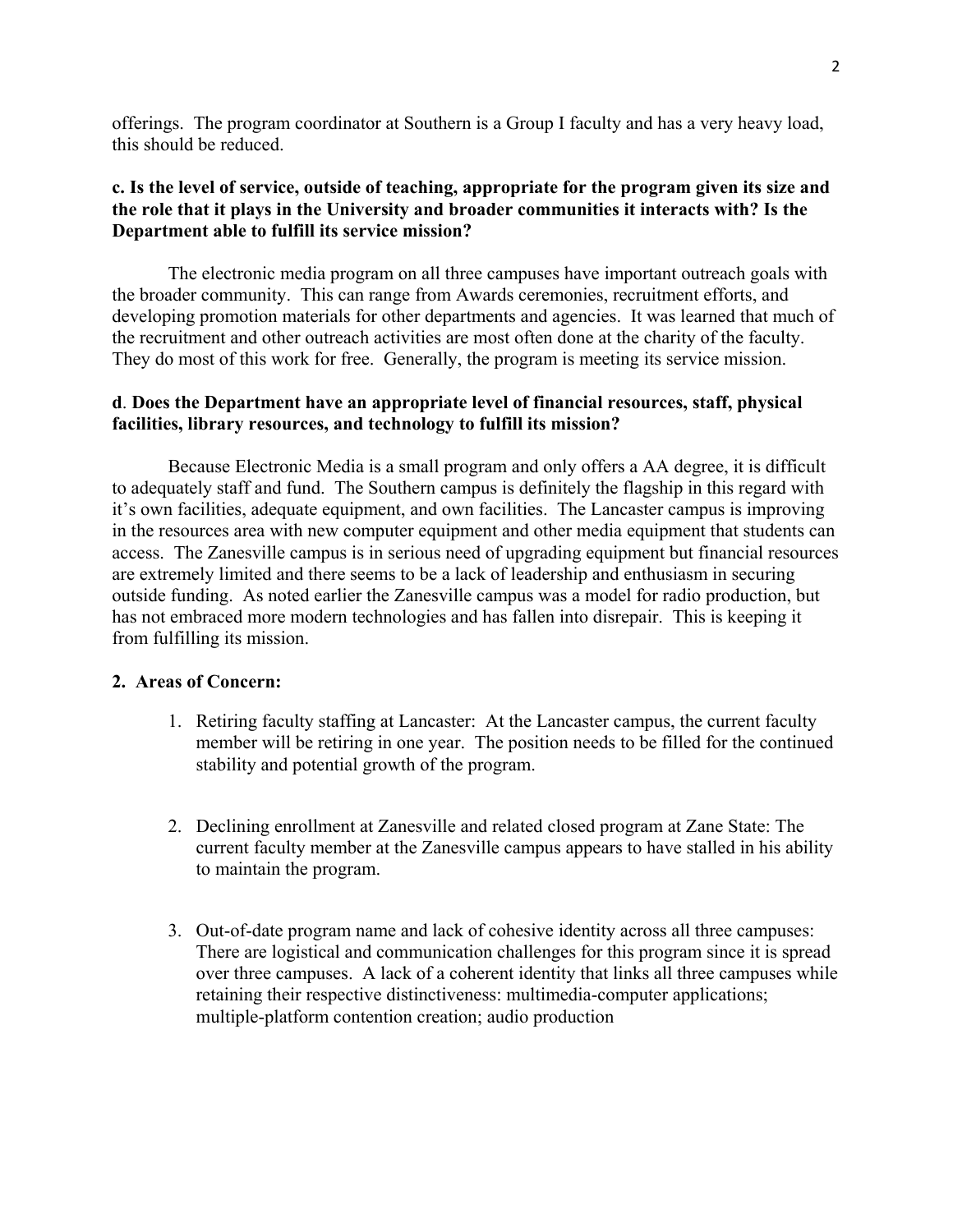# **3. Recommendations:**

- 1. Identify new leadership at Zanesville campus: There are two options to reinvigorate the Zanesville campus. One plan would involve phasing in new leadership with one or more of the existing faculty from other campuses. In the alternative, the current Zanesville director should step aside immediately while a new director is identified or hired from the outside.
- 2. Plan for securing external funding for all three campuses (use Southern's model): In lieu of ongoing budgetary restrictions, the EM program should think long-term about securing external funding. A plan for reviewing budgetary needs
- 3. Institutionalize alumni and donor relations: An overreliance on professional contacts with current faculty makes connections for funding and student job networking vulnerable. A regular speakers series could regularize student-to-professional mentoring and be relatively inexpensive to maintain.
- 4. Develop a long-term plan (with inventory) of equipment life-span and replacement: Currently, old equipment is either not replaced and is left inactive on some campuses. By establishing an inventory and projection of replacements, the program could optimize funding set aside for equipment maintenance.

# **4. Commendations**:

- 1. Southern campuses provides a model for how students and community can be wellserved. This can assist in supporting positive changes in other campuses.
- 2. Recovery of Lancaster campus since the last program review. Excellent work by Keith Campbell and the Lancaster team in turning this division of the program around.
- 3. Program has responded well for the most part to changing demographics, learning styles, and funding sources over the years. The committee recognizes that creating an vibrant learning environment in specific locations while keeping the lines of communication open across faculty and staff lines will continue to be a strength of the program.

# **5. Overall judgment:**

The committee finds the Electronic Media Program viable overall with the exception of the Zanesville campus which is In Jeopardy.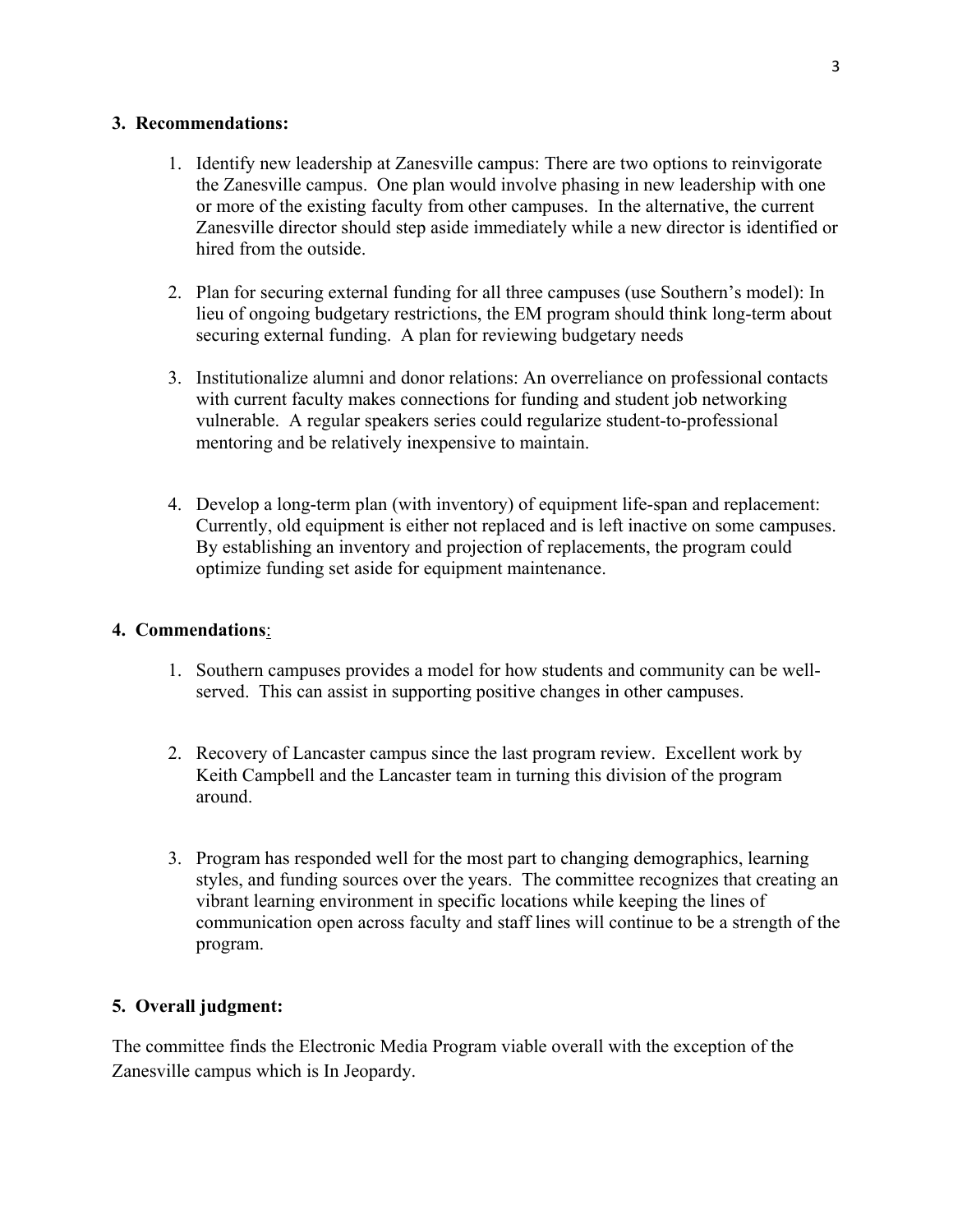#### **External Reviewers Report**

# **Ohio University Regional Campus Electronic Media Program External Review, April, 2018**

#### **Lancaster Campus**

Please note that the guidelines and questionnaire regarding Electronic Media are not particularly appropriate because of the nature of this program. The terminal degree is an associate of arts, and thus the typical requirements of the faculty, both full time and part time, are anomalous to other programs. That being said, this report will address the loads, service and extracurricular duties of the personnel involved. Electronic Media will be henceforth referred to as EM.

The Lancaster program has seen a resurgence under the leadership of Keith Newman. It has taken a direction that is suited to his areas of expertise, but because his expertise is salient and he continues to produce work in the field, this is a good thing. The students are producing in the field, which means their emphasis is on video and single-camera production. Given the nature of the industry, this emphasis will serve them well in pursuing careers.

Eight students met with the reviewers and offered considerable insight into the efficacy of the program. It was encouraging to see that by a show of hands the majority intend to pursue baccalaureate degrees. Their interests are diverse, but all were confident that they were in a program that would lead them toward those goals.

The most positive comments they offered about Mr. Newman's instruction were his vast experience and his ability to engage students in conversation rather than lecture. One student noted with a smile that "he has an anecdote for everything." From the brief observation of his classroom teaching, that was evident. He discussed clearance and permission, and appropriation of likeness with the students, while encouraging their participation in the thought process. He appears very frank with the students when addressing their comments and questions. (For what it's worth, it should be noted that several students straggled into the class at various times.)

Overall, the students appear to be receiving sound instruction from Mr. Newman. One particularly bright spot has been the addition of Emily Long as an adjunct. Ms. Long is a whirlwind of excitement and enthusiasm and appears genuinely to enjoy her role with the students. Her specific expertise in multimedia platforms is invaluable to this program. The multimedia sequence is where the majority of students should be pointed, because it is the present and future of this industry. Ms. Long also teaches at the Zanesville campus, making her indispensable. Additionally, she visits high schools and tech prep schools without compensation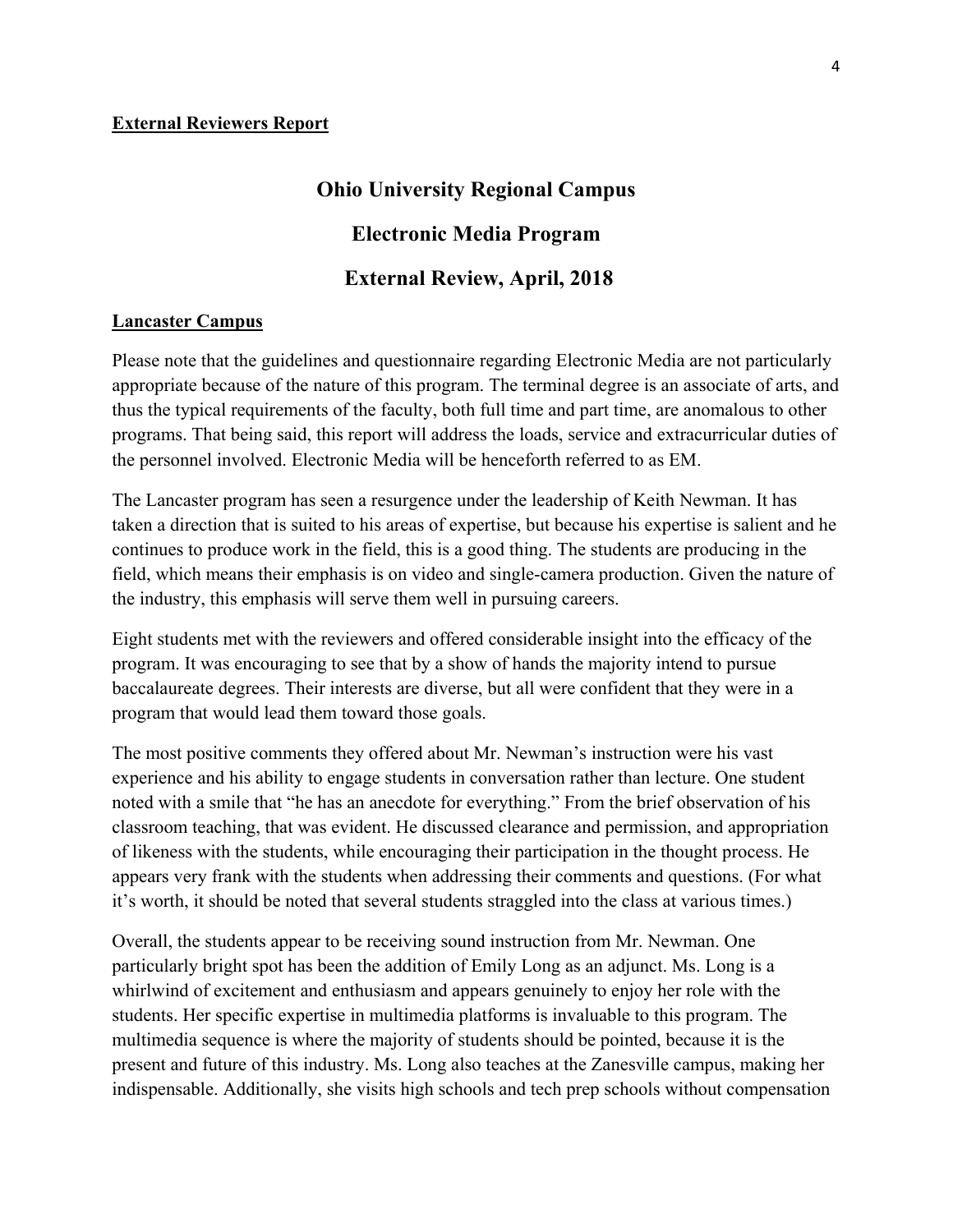to tout the programs at Lancaster and Zanesville. Every effort should be made to increase her role at one or the other of the campuses. She would make a strong leader and advocate for the EM program.

The equipment that the students are using for the visual components of the program is adequate. DSLR cameras are a staple of the video production industry and students declared that they have no problem procuring them when needed. One issue that needs to be addressed, and may already be, is the video editing lab. Students complained that it is virtually impossible to edit on the Macs, and most of them edit on their home computers and software. The dean mentioned that computers in that lab are due to be replaced, so it is hoped that that will alleviate the problem. The other student complaint was that more equipment and instruction needs to be dedicated to audio. Although audio careers are not as available as video careers, it is nevertheless part of the curriculum and should be. An additional audio production course is something to consider at the next curriculum revision, or at the very least incorporating more audio theory and practice into other courses. Adjunct faculty with audio experience should also be considered in the hiring process.

Although the staffing at the Lancaster campus appears to be adequate, there are caveats to be addressed. Mr. Newman expressed concern that for many of the students he is virtually the only voice they will hear during the two-year program. This report must echo that concern. It is not pedagogically ideal for students to be exposed to a single voice. Budget constraints have caused all three campuses to operate at a bare bones level of staffing, but at the very least, numbers and diversity of adjunct faculty should be increased wherever possible. This leads to the second caveat. Mr. Newman was called out of retirement to lead this program and his contract will expire at the close of the 2019 school year. The choice of his replacement will be crucial to drive this program forward. The following are recommendations for the new hire to lead this program.

The program director should be a Group II hire at minimum. A Group I is not essential but would certainly add to the stability of the position. Considering the salary to be offered, it may not be reasonable to expect a long-term hire, but the essential component will be for this person to be invested in the community. The duties of this job extend far beyond teaching. To keep the program moving in the right direction, the PD must be active in recruiting, increasing the program's value to the university, and seeking external funding sources. This has been modeled at the Southern campus, which will be evident later in this report. Even though Mr. Newman expressed concern about being the only voice, the director of this program is the *essential* voice. That person should be available on many nights and weekends, and that should be made clear in the job description. It would not be feasible to demand that the hire live in the community, but a constant presence is necessary for the program to grow.

One of Mr. Newman's self-admitted shortcomings is the administrative component of this position. The next candidate must have a strong commitment to the administrative side, because this program operates autonomously for the most part. With that hire, the EM department can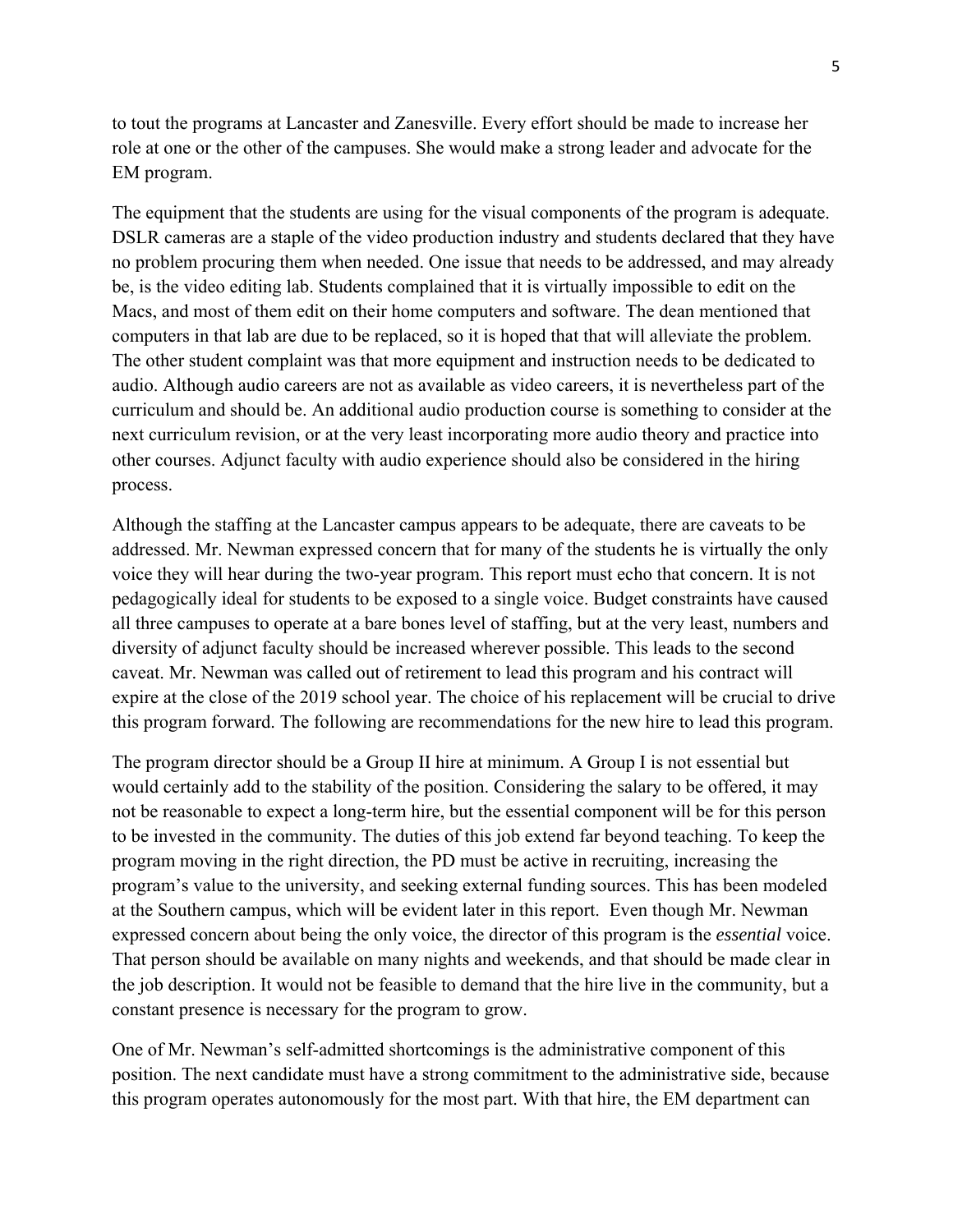begin producing promotional audio and video for the campus (saving money on the outsourcing of such projects) and can produce media works for the community (earning external funding for the program). All of this will hinge on the quality of work produced by the students, but this model has been successful at many other campuses.

The overview is that this program is viable for the foreseeable future. Dean Smith indicated that the number of EM students has been fluctuating between 20 and 25 students, and his level of comfort would see that number reaching 30 or above. With strong leadership, that number is absolutely attainable in Lancaster. It is vital that the EM program stay connected with the administration and the other departments on campus. It is vital that they work especially well with admissions and marketing to recruit the right students and to explore the possibility of being a recognizable program among businesses and people in the Lancaster community. If EM works with the campus and community instead of as a separate entity that no one knows about, the program will flourish.

## **Zanesville Campus**

There is no need to mince words here. This program is in trouble. It did not take long to assess the dire needs of this program, and they are numerous. It is probably best to begin with the culture and atmosphere on campus. Dean Webster has only been at his position for ten months, but the history of the EM program that brought it to its current state goes back years, even to the previous program director.

There is an obvious disconnect between the EM program and the rest of the campus, regardless of whom you talk to. Again, budget constraints are at the heart of the problem, but when that occurs the consensus seems to be to cut the most expensive programs, in this case EM. Indeed, that would be a solution, but it is more complicated than it sounds, and should be considered as a last resort. There are alternatives to consider, but they require drastic measures, immediacy, and money.

Ken Collins is in his 19<sup>th</sup> year at Zanesville, the last nine as Director of EM. As stated, the problems began before he inherited the directorship, but they have not improved. The program receives a scant budget, and perhaps more importantly, little to no support. The director and the new dean have barely met and have certainly had no serious talks about the program. Dean Webster indicated he was waiting to see the results of this report before delving into talks.

This program has a different flavor than either Lancaster or Ironton, largely reflected by the director of each. Although the emphasis here is audio, a tour of the studios revealed that even those facilities are woefully out of date. The audio/radio studios contain turntables and reel-toreel tape decks, which are only of use as museum pieces. There is no practical benefit for students to be operating in an analog, vinyl world. The facility has a radio station that is streaming, but there is virtually no content. Students used to program some pieces for WOUZ, an arm of Athens' WOUB network, but that now serves as a relay station. There is a television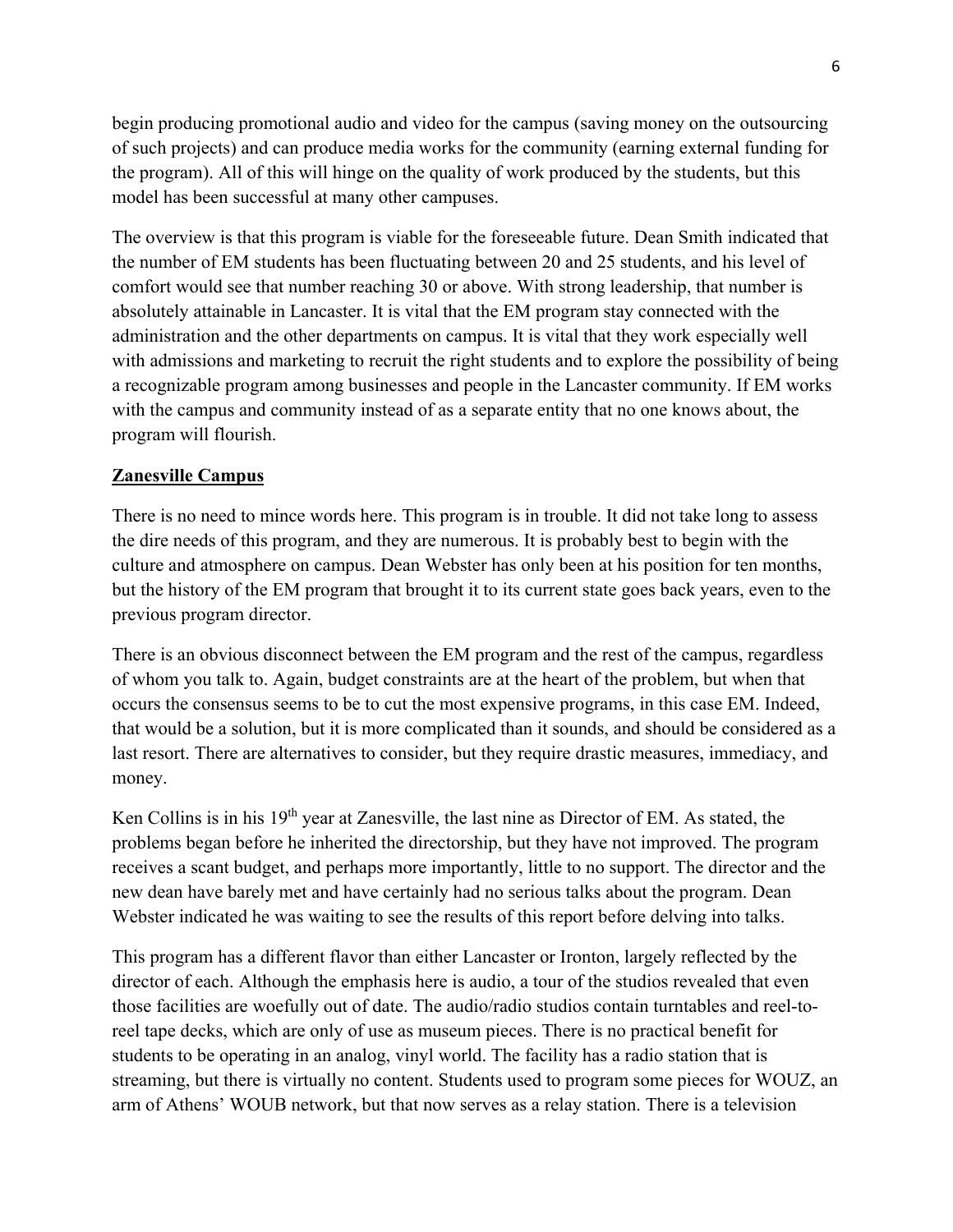studio that is operating with a Grass Valley 110 switcher that is about 25 years old. The studio appears to be used very little. Mr. Collins informed us that many of his students are musicians who are interested in the audio side to record and mix for their bands. Finally, the soundproofing is inadequate so that students may not play music or recordings very loud because there are classrooms and offices in the building.

The program only has 16 students, and those numbers have been steadily declining for years. If a major overhaul of this program does not occur immediately, those numbers will continue to dwindle. There is a much more viable market for video and multimedia production than there is for audio. Employment in radio in particular is nearly impossible, because local programming has largely been taken over by conglomerates who use one personality to voice track for multiple stations. This program needs to alter its emphasis to survive.

We only met one student at Zanesville, compared to eight in Lancaster and six in Ironton. Furthermore, the student was not a typical associate's degree candidate. He already works at a radio station group in Cambridge and is simply looking to augment his knowledge base through courses. He indicated that he was happy to have hands-on experience and access to the equipment. He also indicated that the equipment was antiquated. He said there is little use of the streaming and no podcasting or other modern forms of distribution of content. He said that faculty, and particularly the director, have become less accessible to him.

Mr. Collins teaches a full 12-hour load each semester, and said he feels the pressure because his teaching and administrative duties keep him busy without the added pressure of the publishing requirement. He is the only Group I faculty and as is the case with all three directors stretched pretty thin in his duties. He is assisted by Charles Dembecky and Charles Savage, both of whom also have backgrounds in music and audio production. The video and multimedia training again comes mostly from Emily Long.

Following conversations with several administrators, it is apparent there is a long history of issues with this program. The previous director apparently lost interest in the program. Several of the interviewees have said that Mr. Collins does not offer the leadership necessary to turn the program around. Faculty and staff in other departments have echoed those thoughts.

There are a couple of things needed to turn this program in the right direction, but again it will require money and a considerable restructuring. Although several people on campus have suggested new leadership is essential, the current director of the program is tenured, and that means that he would need to be reassigned or consider early retirement. Many people, including all three reviewers, see Emily Long as having the skills and desire to lead a program like this. She, however, would also require the support of administration and access to funds. This could be achieved through grants, as the Southern Campus has done, sponsorships and donations, or from additional internal funding as well. A combination of all three is probably the ideal solution.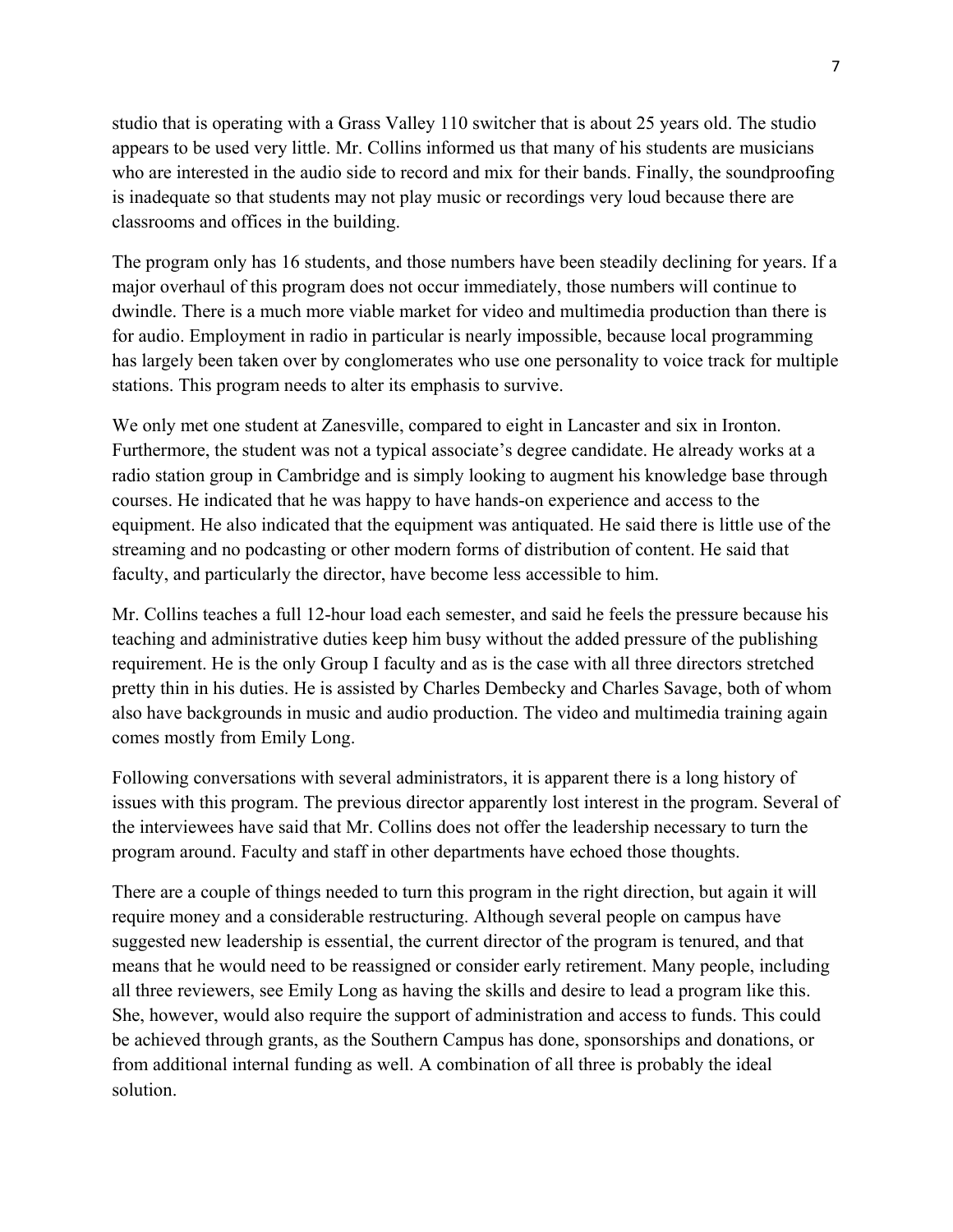If this option is not deemed feasible, the second recommendation would be to terminate the program. It will continue to cost the campus money and could potentially damage its reputation through the students. This would also be a drastic measure, and not the ideal outcome, but if things do not improve in the next few years, it may be the only outcome.

Personal note: I reviewed the EM program about ten years ago, and Lancaster was in a similar situation to Zanesville. I am happy to note that that program survived and is now headed in the right direction. I say this to emphasize that a program like this has value and relevance to students if it is run properly. Saving the program would always be my first choice.

## **Southern Campus**

The tour of the Southern campus revealed a wealth of equipment and space that provides a learning atmosphere in all phases of audio and video production. Director Don Moore explained that much of the equipment was obtained through grants and corporate donations and sponsorships, as well as fundraising. The campus has a sizeable studio equipped with LED lights, the industry standard, and three aging cameras that still shoot in standard definition. Mr. Moore explained that he intends to upgrade those cameras with the help of current grant money he has been awarded. The television control room is state of the art and heavily soundproofed. The EM department streams a radio station that is run by faculty member Brian Corea. The station is piped into several areas of the campus, including the rotunda, where students often gather to study and relax. This creates a presence on campus for the EM program. Students participate in many remote productions, including parades and sporting events. The department also operates a public, education and government channel out of Ashland, KY, telecasting via Spectrum Cable. Recently, the EM program became involved in the launch of ESPN-3, which telecasts many sporting events. All of this provides constant activity for the EM students.

We met six students currently involved in the EM program. Their interests ranged from gaming to filmmaking to on-air talent to sports. The students all said they were attracted to the hands-on opportunities and the variety of programming options available to them. Most said they were impressed by the amount and the nature of the equipment available.

Dean Pennington said EM is a signature program for the campus. In addition to all they offer the students, the program delivers content to the university in the form of commercials, promotional videos, and how-to videos for various departments. She said when budgets began to tighten, she too was hit with suggestions about cutting EM or Equine, because they are the costliest programs. It should be especially noted that by EM producing videos for the campus, it saves the campus tens of thousands of dollars in outsourcing that video. Many universities, especially larger ones, employ that approach. The quality of student work at Southern is so high that the campus can take advantage of professional productions.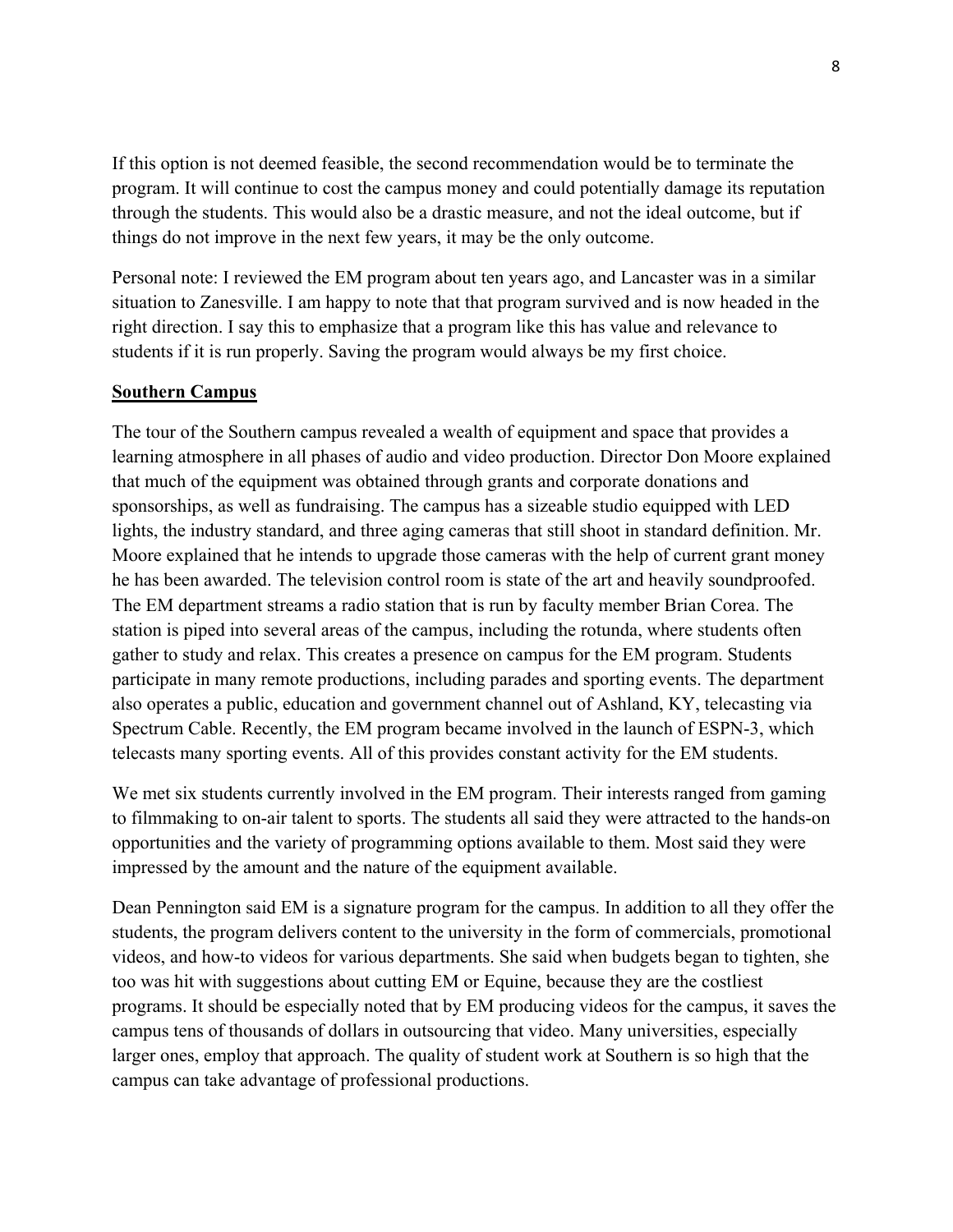The three people from Student Resource Commons were extremely impressive. They have an extraordinary relationship with Mr. Moore and seem to understand the nature of the EM program very well. Ms. Murray said she communicates with Mr. Moore on a regular basis, enabling her to market the value of the program very well to prospective students. Ms. Bailey said that Mr. Moore will come to her and discuss struggling students early in the process, before the trouble becomes serious.

This EM program is extremely sound and viable, even though the number of students took a dramatic drop in 2012, as it did most everywhere. The numbers have since stabilized and are expected to grow in the near future. This program could serve as a model for the other two campuses. Its director is heavily imbedded in the community, works tirelessly to keep equipment up to date and keep students involved in a myriad of production activities. The directors of the other campuses would benefit from a visit to the Southern campus to see how the operation is run. Dean Pennington is correct in her assessment of Electronic Media as a signature program on the Southern campus.

Nothing is perfect, however, and there is an issue to be addressed. Although he did not complain, Mr. Moore admitted that his multitude of duties did keep him going many hours a day through the week and weekends as well. It is my belief that he risks burning himself out if he cannot slow down the pace without sacrificing the efficacy of the program. Whatever help in whatever form that can be provided to him will serve the students and the EM program well. He has solid help in Brian Corea, but the retirement of Dave Surgalski without replacement could make things difficult. Mr. Surgalski was responsible for the operation of the cables channels, and that part of the program should not suffer. Mr. Moore mentioned that the addition of Ernie Hall, a graduate of the EM program who works half time in the department now, has been a vital piece. Mr. Hall apparently welcomes students into his facility any time to watch and/or assist him with editing. He and Mike Donley interviewed with us as well, and both appear to be valuable assets to the program, even though Mr. Donley is now employed by instructional technology.

# **The Electronic Media Program**

The curriculum of the program seems to be addressing the needs of students who wish to work in the industry or continue their education. The program seems to mesh well with the two plus two offering of Media Arts or Visual Communication on the Athens campus. Students who have an interest in gaming or filmmaking can continue their education in these departments. The internal reviewers will expound on the nature of the curriculum.

All three campuses seem to be experiencing more gender diversity. The number of females is now larger than the number of males in the EM program. People of color and other minorities are not well represented, but that is a difficult task given the locations of the campuses. It is hoped that these programs will continue to address that issue.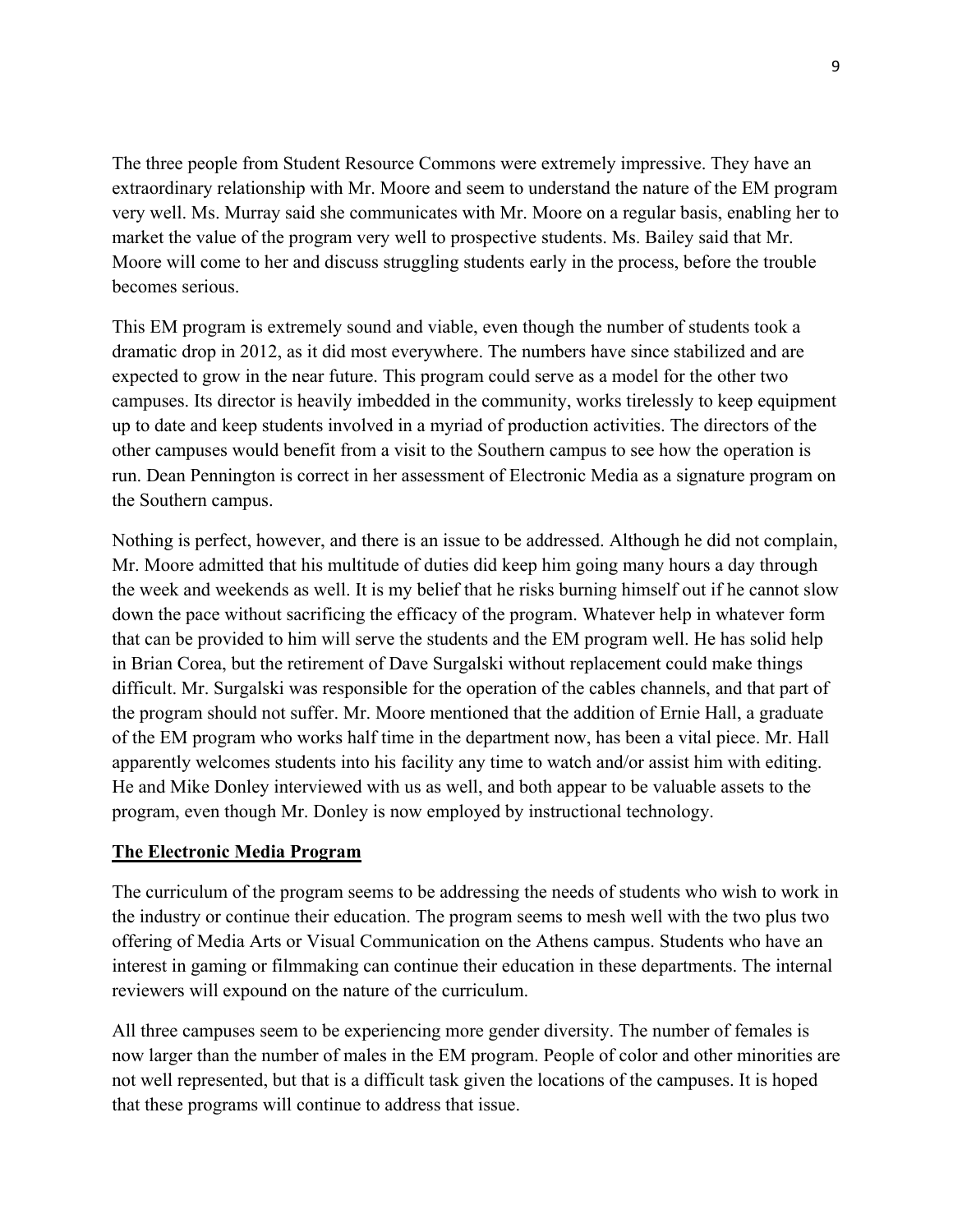The recurring theme on all campuses is that the moniker of Electronic Media is problematic for students and admissions. Prospective students do not necessarily understand the term electronic media. Admissions personnel also have a difficult time explaining it. This is not unique to the regional campuses. Universities nationwide are struggling with naming their media programs. Perhaps something like Media and Visual Arts would be more recognizable and tie-in more readily to the Athens programs. At any rate, a name change should be considered.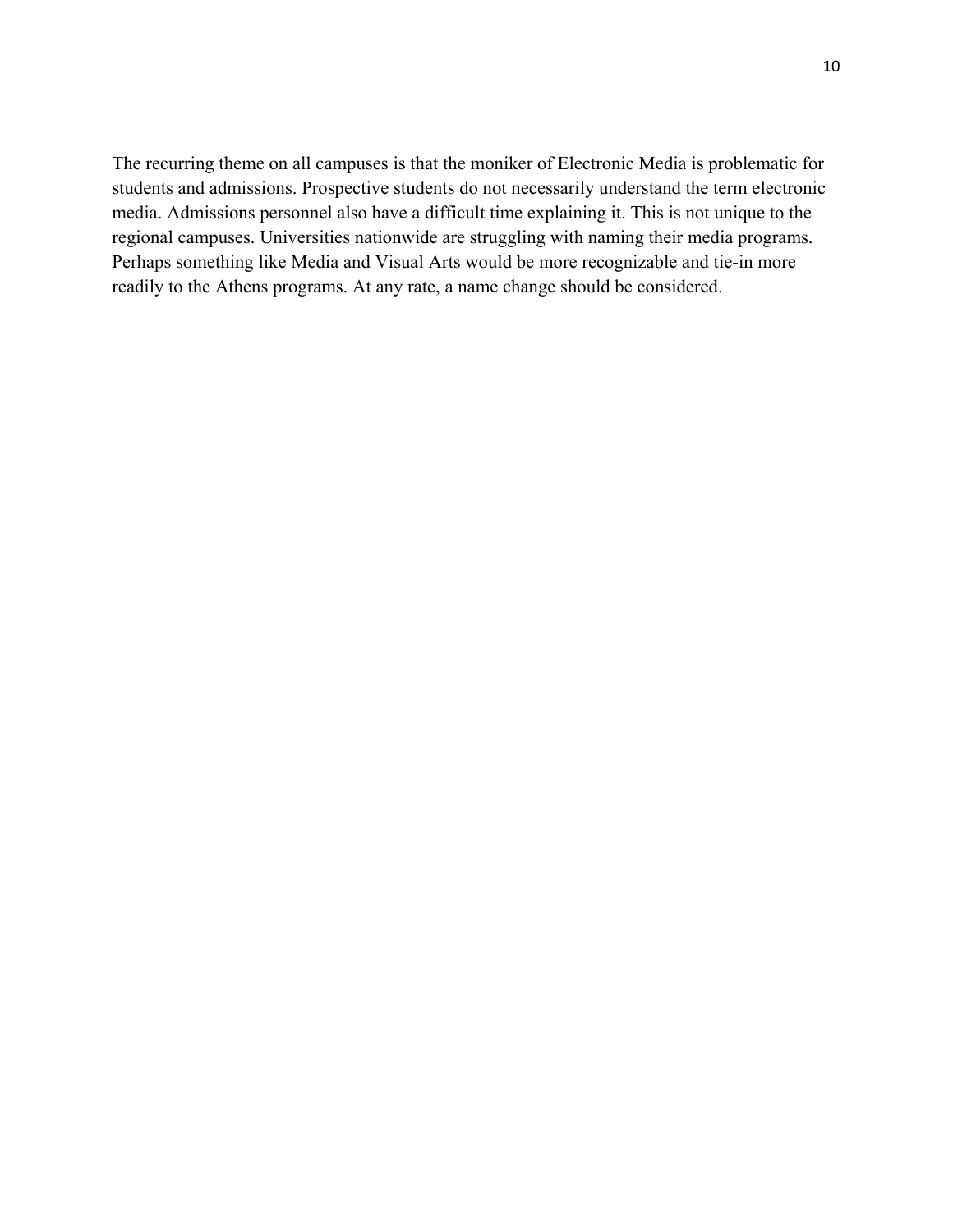## **RESPONSE TO REVIEW OF THE ELECTRONIC MEDIA PROGRAM BY RHE**

#### **Areas of Concern Noted By Reviewers:**

- 1. Retiring faculty staffing at Lancaster: At the Lancaster campus, the current faculty member will be retiring in one year. The position needs to be filled for the continued stability and potential growth of the program.
- 2. Declining enrollment at Zanesville and related closed program at Zane State: The current faculty member at Zanesville campus appears to have stalled in his ability to maintain the program.
- 3. Out-of-date program name and lack of cohesive identity across all three campuses: There are logistical and communication challenges for this program since it is spread over three campuses. A lack of coherent identity that links all three campuses while retaining their respective distinctiveness: multimedia-computer application; multiple-platform contention; audio production

## **Recommendations by Reviewers:**

- 1. Identify new leadership at Zanesville campus: There are two options to reinvigorate the Zanesville campus. One plan would involve phasing in new leadership with one or more of the existing faculty from the other campuses. In the alternative, the current Zanesville director should step aside immediately while a new director is identified or hired from the outside.
- 2. Plan for securing external funding for all three campuses (use Southern's model): In lieu of ongoing budgetary restrictions, the EM program should think long-term about securing external funding. A plan for reviewing budgetary needs
- 3. Institutionalize alumni and donor relations: An overreliance on professional contracts with current faculty makes connections for funding and student job networking vulnerable. A regular speakers series could regularize student-to-professional mentoring and be relatively inexpensive to maintain.
- 4. Develop long-term (with inventory) of equipment life-span and replacement: Currently, old equipment is either not replaced and is left inactive on some campuses. By establishing an inventory and projection of replacements, the program could optimize funding set aside for equipment maintenance.

## **Overall Judgment by Reviewers:**

The committee finds the Electronic Media Program viable overall with the exception of the Zanesville campus which is in jeopardy.

## **Response by RHE:**

Based on the review findings, the Regional Campus Deans of Lancaster, Southern, and Zanesville met with Executive Dean Willan and Assistant Dean Anderson to discuss strategies to address the concerns and recommendations set forth by the internal reviews. Prior to this formal review process, the program coordinators at each campus offering the EM program had been meeting with RHE Assistant Dean Anderson to begin thinking of how to make programmatic improvements. Now that the review has concluded, progress can be made in making these needed changes. In accordance, it was agreed that a full curriculum revision with name change be conducted. This curricular change should align with majors